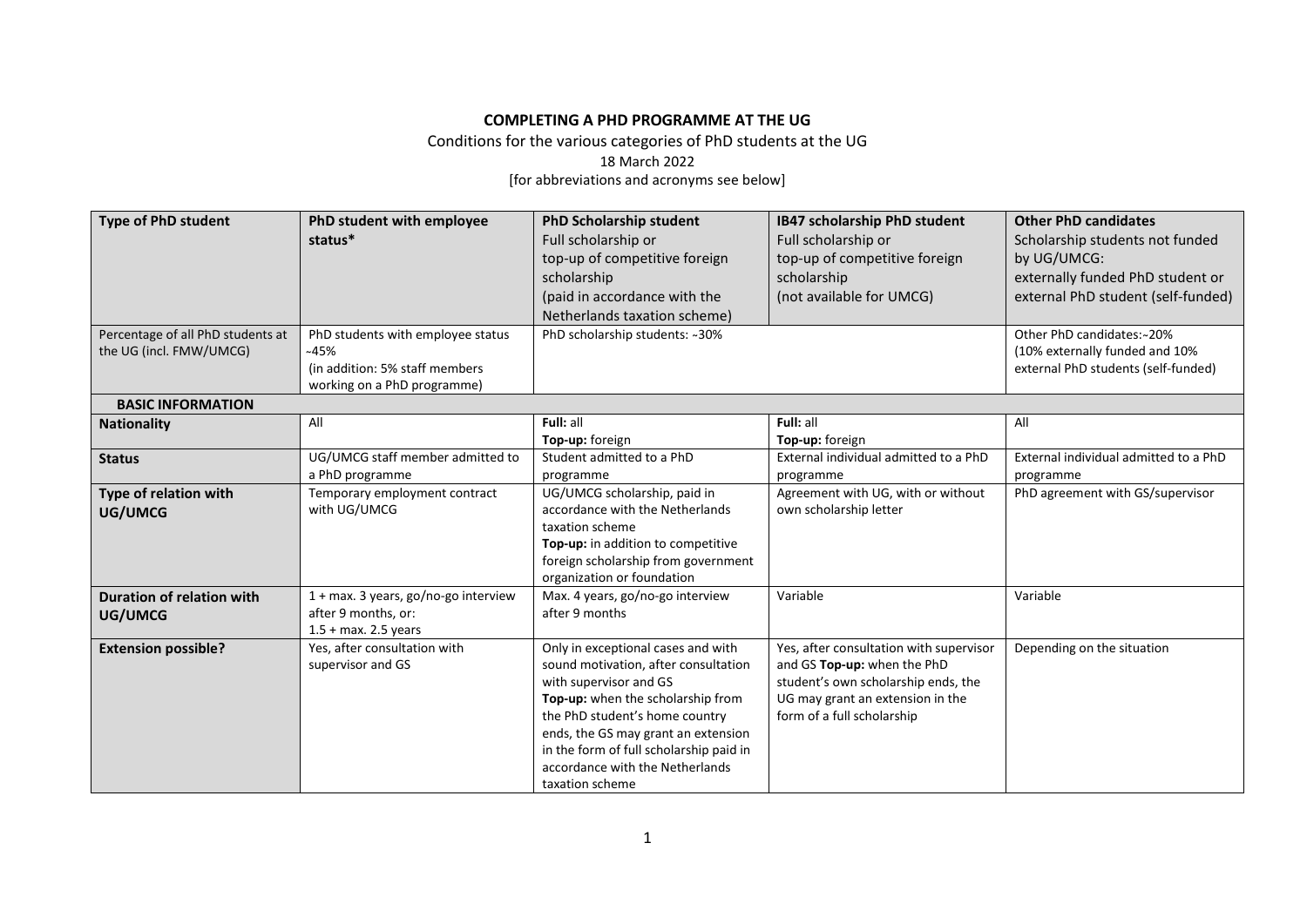| <b>Possible part-time?</b>   | Yes, duration of contract can be        | No (only in highly exceptional cases                           | n/a                                            | Depending on the situation            |
|------------------------------|-----------------------------------------|----------------------------------------------------------------|------------------------------------------------|---------------------------------------|
|                              | extended proportionally                 | and with sound motivation; then the                            |                                                |                                       |
|                              |                                         | contract duration will be extended                             |                                                |                                       |
|                              |                                         | proportionally)                                                |                                                |                                       |
| Choice of supervisor/project | PhD student applies to job opening,     | PhD student writes a research                                  | PhD student usually writes a research          | PhD student usually writes a research |
|                              | usually for a predetermined project,    | proposal and chooses a supervisor                              | proposal and chooses a supervisor              | proposal and chooses a supervisor     |
|                              | sometimes commissioned by a third       |                                                                |                                                |                                       |
|                              | party                                   |                                                                |                                                |                                       |
| <b>Training aspects</b>      | PhD student follows training and        | PhD student follows TSP and Teaching                           | PhD student follows TSP; CPS                   | PhD student follows TSP; CPS          |
|                              | supervision plan (TSP); career          | and Examination Regulations (OER)                              | components may be followed if there            | components may be followed if there   |
|                              | perspective Series (CPS) components     | for the PhD Scholarship Programme;                             | is room                                        | is room                               |
|                              | may be followed if there is room        | special learning pathway focusing on                           |                                                |                                       |
|                              |                                         | future career (CPS)                                            |                                                |                                       |
| <b>Training</b>              | PhD student follows training            | Compulsory training programme in                               | PhD student follows training                   | PhD student follows training          |
|                              | programme in accordance with            | accordance with agreements made                                | programme in accordance with                   | programme in accordance with          |
|                              | agreements made with GS (usually 30     | with GS (usually 30 ECTS for a four-                           | agreements made with GS                        | agreements made with GS               |
|                              | ECTS for a four-year programme)         | year programme); completion of                                 |                                                |                                       |
|                              |                                         | training programme is a precondition                           |                                                |                                       |
|                              |                                         | for awarding the PhD                                           |                                                |                                       |
| <b>Funding of training</b>   | GS provides funding (e.g. in the form   | GS provides funding (e.g. in the form                          | GS provides funding (e.g. in the form          | GS provides funding (e.g. in the form |
|                              | of an Individual training budget (ITB)) | of an ITB); CPS components at a                                | of an ITB)                                     | of an ITB)                            |
|                              |                                         | reduced rate or free of charge                                 |                                                |                                       |
| <b>Teaching</b>              | PhD student will usually have           | PhD student may only teach at their                            | PhD student may only teach at their            | Depending on the situation            |
|                              | teaching duties within the framework    | own request and within the                                     | own request and in the framework of            |                                       |
|                              | of the appointment; PhD students        | framework of their training                                    | their training programme (in                   |                                       |
|                              | with employee status are allowed to     | programme (in combination with                                 | combination with 'Start to Teach'              |                                       |
|                              | work and may be assigned structural     | 'Start to Teach' course); they may                             | course); they may NOT be assigned              |                                       |
|                              | teaching duties                         | NOT be assigned structural teaching<br>duties or do other work | structural teaching duties or do other<br>work |                                       |
| Income                       | Salary in accordance with CAO in        | Scholarship paid in accordance with                            | Gross payment (personal grant) with            | Depending on the situation;           |
|                              | P scale (UMCG: OIO-scale); pension,     | the Netherlands taxation scheme;                               | compulsory IB47 report to tax                  | no income with UG/UMCG funding        |
|                              | end-of-year bonus, holiday allowance,   | annual indexation                                              | authorities; annual indexation                 |                                       |
|                              | annual salary increase, and secondary   | Full: scholarship € 2,249 gross and                            | Full: scholarship € 2,207 gross                |                                       |
|                              | conditions of employment in             | appr. € 1,954 net (as of 1 Sept. 2021)                         | (as of 1 Sept. 2020)                           |                                       |
|                              | accordance with CAO-NU                  | Top-up: supplement to the same net                             | Top-up: supplement to the same gross           |                                       |
|                              | (UMCG: CAO-UMC)                         | amount as for a full scholarship                               | amount as for a PhD scholarship                |                                       |
|                              |                                         |                                                                | student with a similar scholarship             |                                       |
| <b>Project funding</b>       | Supervisor/institute has control over   | The scholarship is personal and may                            | The scholarship is personal and may            | Depending on the situation            |
|                              | project and funding                     | be transferred with the student to a                           | be transferred with the student to a           |                                       |
|                              |                                         | different supervisor within the UG                             | different supervisor within the UG             |                                       |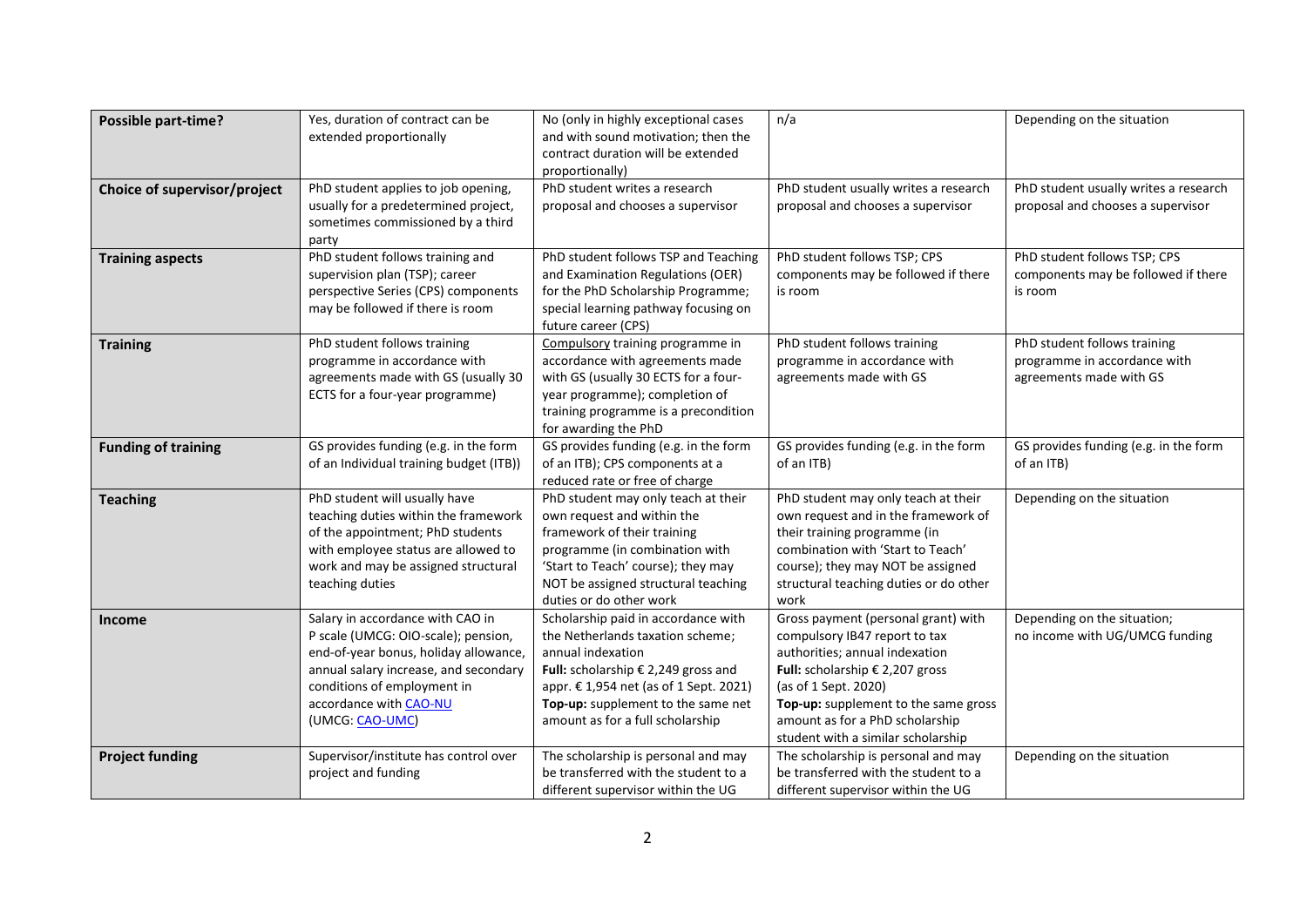|                                                                               |                                                                                                                          | Top-up: linked to scholarship from                                                                                                                                                 | Top-up: linked to scholarship from                                                                                                                                                 |                                                                                                                                                                                                 |
|-------------------------------------------------------------------------------|--------------------------------------------------------------------------------------------------------------------------|------------------------------------------------------------------------------------------------------------------------------------------------------------------------------------|------------------------------------------------------------------------------------------------------------------------------------------------------------------------------------|-------------------------------------------------------------------------------------------------------------------------------------------------------------------------------------------------|
| Intellectual property (IP) of<br>research results                             | Property of UG/UMCG                                                                                                      | home country/foundation<br>Property of PhD student; agreements<br>can be made if desired<br>Top-up: idem, may also depend on<br>the conditions of the student's own<br>scholarship | home country/foundation<br>Property of PhD student; agreements<br>can be made if desired<br>Top-up: idem, may also depend on the<br>conditions of the student's own<br>scholarship | <b>Externally funded PhD student:</b><br>agreements between the student's<br>own employer and UG/UMCG<br>External PhD student: property of PhD<br>student; agreements can be made if<br>desired |
| <b>Research budget</b>                                                        | Funded by PhD funding organization<br>and/or supervisor/institute/faculty                                                | Funded by<br>supervisor/institute/faculty                                                                                                                                          | Funded by supervisor/institute/faculty                                                                                                                                             | Funded by supervisor/institute/faculty<br>and possibly the student's own<br>employer                                                                                                            |
| <b>Use of University facilities</b><br><b>RIGHTS AND OBLIGATIONS</b>          | Yes: workstation, equipment,<br>conference attendance, library, etc.                                                     | Yes: workstation, equipment,<br>conference attendance, library, etc.                                                                                                               | Yes: workstation, equipment,<br>conference attendance, library, etc.                                                                                                               | Yes: workstation, equipment,<br>conference attendance, library, etc.                                                                                                                            |
| <b>Rights</b>                                                                 | See CAO and employment contract<br>with UG/UMCG                                                                          | See PhD contract with UG/UMCG<br>Top-up: see also agreement with<br>scholarship provider                                                                                           | See PhD contract with UG/UMCG<br>Top-up: see also agreement with<br>scholarship provider                                                                                           | <b>Externally funded PhD student: see</b><br>CAO of student's own employer                                                                                                                      |
| <b>Relationship between PhD</b><br>student and supervisor/daily<br>supervisor | Supervisor/daily supervisor is<br>manager                                                                                | No relationship of authority between<br>PhD student and supervisor/daily<br>supervisor                                                                                             | No relationship of authority between<br>PhD student and supervisor/daily<br>supervisor                                                                                             | Depending on the situation                                                                                                                                                                      |
| <b>Termination of appointment</b><br>at UG/UMCG                               | See CAO and employment contract<br>with UG/UMCG                                                                          | See PhD contract with UG/GS                                                                                                                                                        | See PhD contract with UG                                                                                                                                                           | Agreements can be set down in PhD<br>contract with UG/UMCG and/or<br>GS/supervisor                                                                                                              |
| <b>Progress meetings</b>                                                      | See employment contract with<br>UG/UMCG and agreements with GS:<br>after 6 and 9 months and 2, 3 and<br>possibly 4 years | See PhD contract with UG/GS and<br>agreements with GGS:<br>after 6 and 9 months and 2, 3 and<br>possibly 4 years                                                                   | See PhD contract with UG and<br>agreements with GGS:<br>after 6 and 9 months and 2, 3 and<br>possibly 4 years                                                                      | See agreement with GGS:<br>after 6 and 9 months and 2, 3 and<br>possibly 4 years; evaluations can be<br>adjusted in consultation                                                                |
| Leave                                                                         | Leave regulations in accordance with<br>CAO; absence and vacations must be<br>reported in Shared Services (AFAS)         | PhD student determines own<br>presence/absence and vacations, in<br>consultation with supervisor/daily<br>supervisor                                                               | PhD student determines own<br>presence/absence and vacations, in<br>consultation with supervisor/daily<br>supervisor                                                               | Depending on the situation                                                                                                                                                                      |
| <b>Illness</b>                                                                | Report in Shared Services (AFAS)<br>(for FMW: report to P&O UMCG)                                                        | Short-term illness must be reported<br>to supervisor; long-term illness must<br>be reported in Shared Services (AFAS)<br>and to PhD Scholarship Desk after<br>four weeks.          | Report to supervisor                                                                                                                                                               | Report to supervisor                                                                                                                                                                            |
| <b>Pregnancy and maternity</b><br>leave                                       | Yes, four months: submit request to<br><b>HR</b>                                                                         | Yes, four months: submit request to<br>PhD Scholarship Desk; scholarship<br>payments will continue and be<br>extended by four months                                               | Yes, four months: submit request to<br>PhD Scholarship Desk; scholarship<br>payments will continue and be<br>extended by four months                                               | No payment by UG/UMCG                                                                                                                                                                           |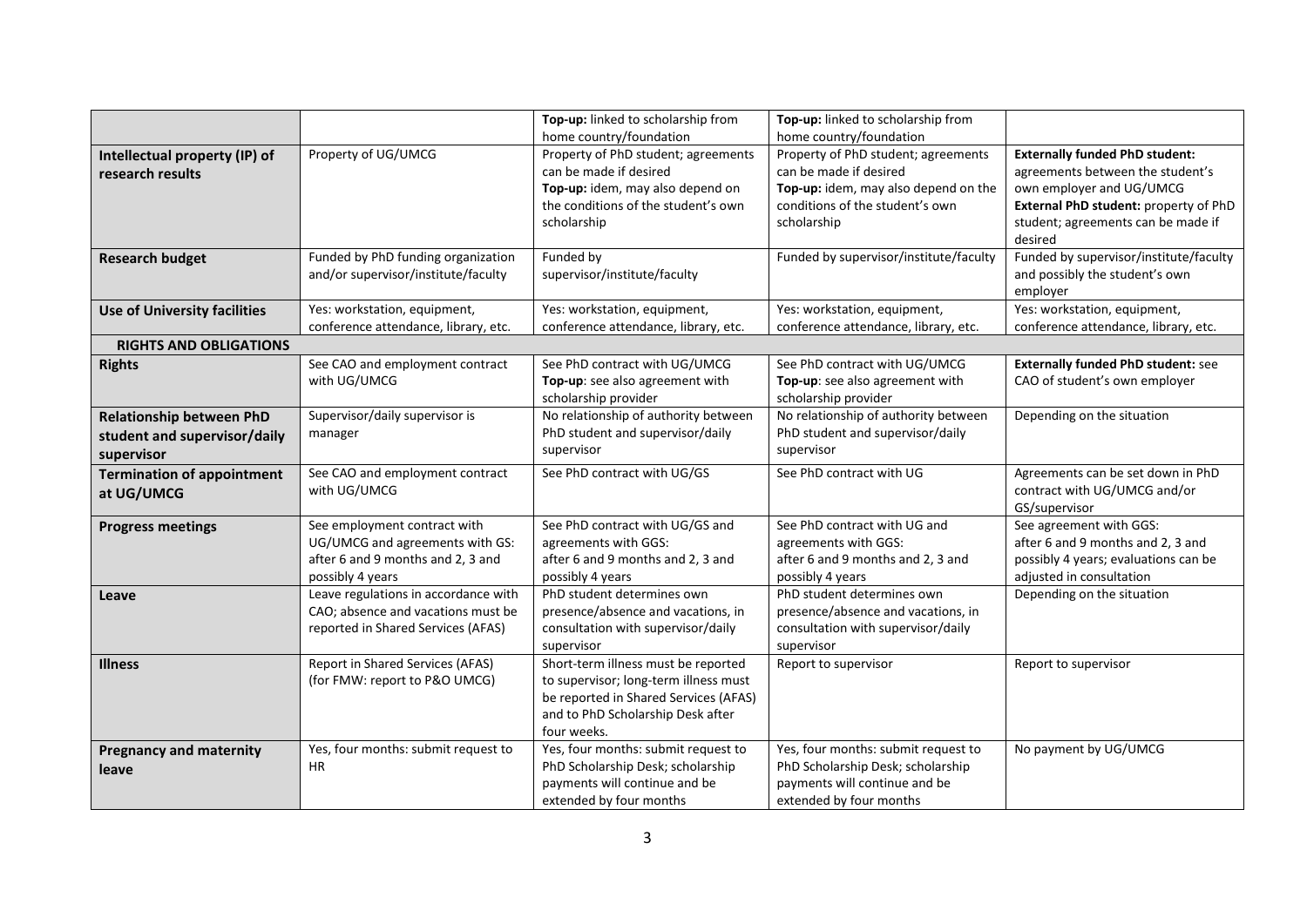|                                   |                                         | Top-up: if the scholarship from the      | Top-up: if the scholarship from the     |                                         |
|-----------------------------------|-----------------------------------------|------------------------------------------|-----------------------------------------|-----------------------------------------|
|                                   |                                         | home country is not extended, an         | home country is not extended, an        |                                         |
|                                   |                                         | extension in the form of a full          | extension in the form of a full         |                                         |
|                                   |                                         | scholarship will be provided             | scholarship will be provided            |                                         |
| <b>Consultative participation</b> | As a staff member (in/for personnel     | As a student (in/for student faction)    | As a student (in/for student faction)   | No                                      |
|                                   | faction)                                |                                          |                                         |                                         |
| <b>FACILITIES</b>                 |                                         |                                          |                                         |                                         |
| P number                          | Yes                                     | Yes                                      | Yes                                     | Yes                                     |
| <b>PhD card</b>                   | Yes, for access, printing/photocopying, | Yes, for access, printing/photocopying,  | Yes, for access, printing/photocopying, | Yes, for access, printing/photocopying, |
|                                   | coffee/tea, etc.                        | coffee/tea, etc.                         | coffee/tea, etc.                        | coffee/tea, etc.                        |
| S number                          | No                                      | Yes                                      | <b>No</b>                               | No                                      |
| <b>Student card</b>               | No                                      | Yes                                      | No                                      | No                                      |
| <b>Staff page (MePa)</b>          | Yes                                     | Yes                                      | Yes                                     | Yes                                     |
| Travel expenses at start and      | Can be paid as reimbursement of         | Can be paid as reimbursement of          | Can be paid as reimbursement of costs   | Can be paid as reimbursement of costs   |
| end of contract                   | costs by supervisor/institute/faculty   | costs by supervisor/institute/faculty    | by supervisor/institute/faculty upon    | by supervisor/institute/faculty upon    |
|                                   | upon submitting substantiated travel    | upon submitting substantiated travel     | submitting substantiated travel         | submitting substantiated travel         |
|                                   | expense claim                           | expense claim                            | expense claim                           | expense claim                           |
| <b>Commuting allowance</b>        | In accordance with CAO                  | <b>No</b>                                | <b>No</b>                               | Possibly by PhD student's own           |
|                                   |                                         |                                          |                                         | employer                                |
| <b>Relocation charges</b>         | In accordance with CAO                  | No                                       | No                                      | Not by UG/UMCG                          |
| <b>Tablet and laptop scheme</b>   | In accordance with UG/UMCG              | No, but computer equipment may be        | No, but computer equipment may be       | No, but computer equipment may be       |
|                                   | scheme                                  | borrowed for the duration of the PhD     | borrowed for the duration of the PhD    | borrowed for the duration of the PhD    |
|                                   |                                         | programme                                | programme                               | programme                               |
| <b>Bicycle incentive scheme</b>   | In accordance with UG/UMCG              | No                                       | No                                      | Not by UG/UMCG                          |
|                                   | scheme                                  |                                          |                                         |                                         |
| <b>Reimbursement of tuition</b>   | Under certain conditions                | No                                       | No                                      | Not by UG/UMCG                          |
| fees for children of PhD          |                                         |                                          |                                         |                                         |
| students attending                |                                         |                                          |                                         |                                         |
| international schools             |                                         |                                          |                                         |                                         |
| Eye test                          | Yes                                     | Yes                                      | Yes                                     | n/a                                     |
| <b>Development days</b>           | Yes, in accordance with CAO             | No, PhD student determines own           | No                                      | Depending on the situation              |
|                                   |                                         | participation in training activities; in |                                         |                                         |
|                                   |                                         | consultation with supervisor/daily       |                                         |                                         |
|                                   |                                         | supervisor                               |                                         |                                         |
| Student rates at USVA, ACLO,      | No                                      | Yes                                      | <b>No</b>                               | n/a                                     |
| <b>Language Centre</b>            |                                         |                                          |                                         |                                         |
| Other student rates and           | No                                      | Yes                                      | No                                      | n/a                                     |
| discounts                         |                                         |                                          |                                         |                                         |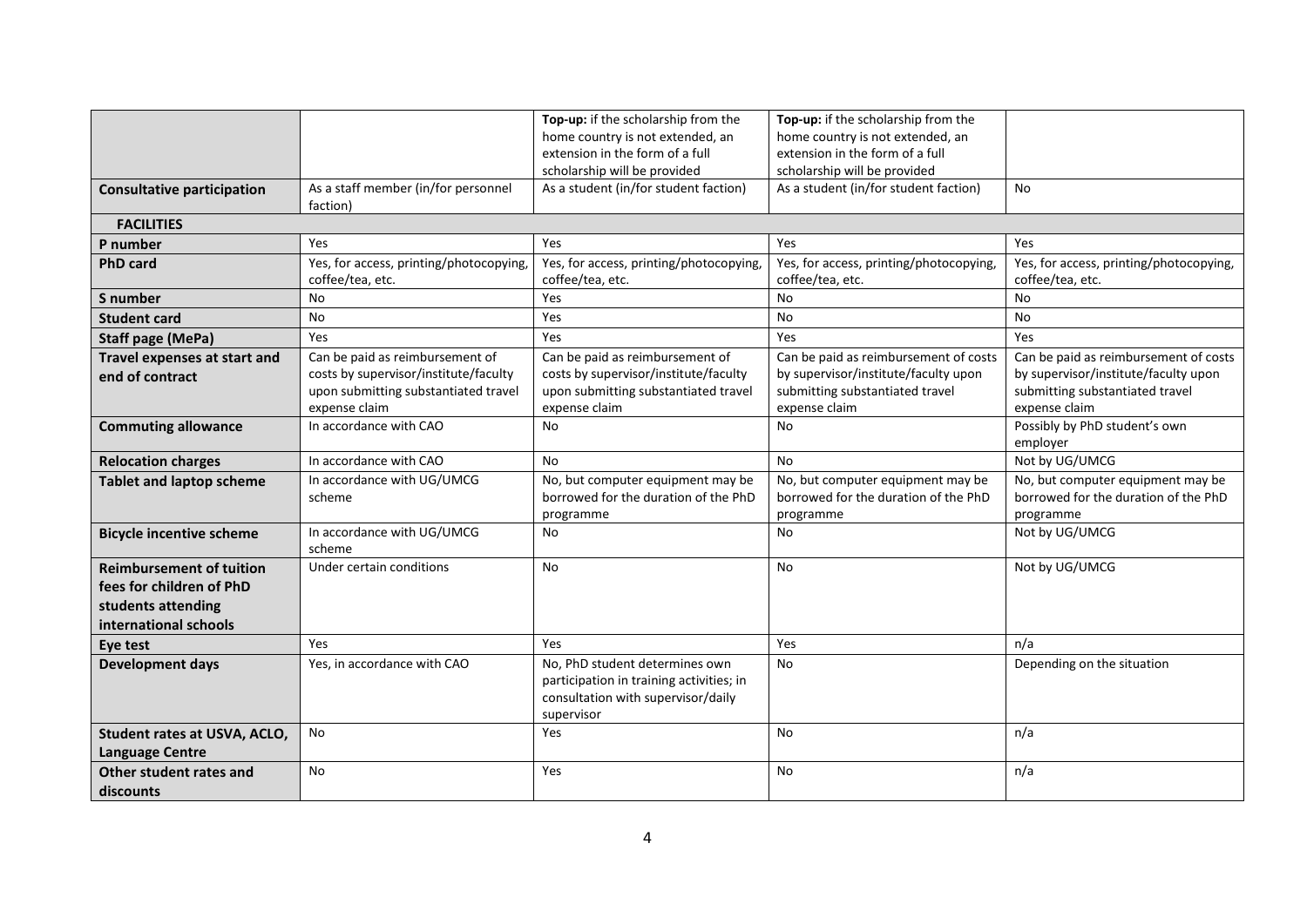| <b>FISCAL ASPECTS</b>                                                      |                                                                                                                      |                                                                                                                                                                                                    |                                                                                                                 |                            |
|----------------------------------------------------------------------------|----------------------------------------------------------------------------------------------------------------------|----------------------------------------------------------------------------------------------------------------------------------------------------------------------------------------------------|-----------------------------------------------------------------------------------------------------------------|----------------------------|
| <b>Method of payment</b>                                                   | Monthly net payments;<br>salary in accordance with CAO                                                               | Monthly net payments; annual<br>indexation of gross amount on 1<br>September in accordance with CBS<br>consumer price index (April annual<br>index)                                                | Monthly gross payments equal to the<br>gross scholarship for PhD students<br>with full or top-up scholarships   | Depending on the situation |
| <b>Payment of taxes and</b><br>premiums                                    | Via advance deduction by UG/UMCG;<br>PhD student may receive annual<br>requests for submitting income tax<br>returns | Via advance deduction by salary<br>administration; student may receive<br>annual requests from tax authorities<br>for submitting income tax return                                                 | PhD student may receive annual<br>requests from tax authorities for<br>submitting income tax return             | Depending on the situation |
| Wage tax                                                                   | UG/UMCG deducts and remits wage<br>taxes                                                                             | UG/UMCG deducts and remits wage<br>taxes                                                                                                                                                           | UG makes IB47 report to tax<br>authorities; PhD student pays taxes via<br>annual tax returns                    | Depending on the situation |
| Social insurance<br>contributions                                          | UG/UMCG deducts and remits social<br>insurance contributions                                                         | UG/UMCG deducts and remits social<br>insurance contributions                                                                                                                                       | UG does not pay any social insurance<br>contributions; the PhD student pays<br>these via the annual tax returns | Depending on the situation |
| <b>Employee insurance schemes</b>                                          | UG/UMCG pays employee insurance<br>contributions (ZW, WIA, WW)                                                       | UG/UMCG pays employee insurance<br>contributions (ZW, WIA, WW)<br>Top-up: for gross payments of $<$ 40%<br>of gross minimum wage: no ZW, WIA<br>and WW contributions                               | n/a                                                                                                             | Depending on the situation |
| <b>Pension contributions</b>                                               | UG/UMCG pays pension contributions                                                                                   | UG/UMCG does not pay pension<br>contributions                                                                                                                                                      | n/a                                                                                                             | Depending on the situation |
| Income-dependent<br>contribution to the Care<br><b>Insurance Act (Zvw)</b> | Paid by UG/UMCG                                                                                                      | Paid by UG/UMCG<br>Top-up: for gross payments of $<$ 40%<br>of gross minimum wage: deducted<br>from gross payment and remitted by<br>UG/UMCG                                                       | n/a                                                                                                             | Depending on the situation |
| <b>Care allowance</b>                                                      | PhD student may be eligible, but<br>application will be rejected due to<br>amount of income                          | PhD student may be eligible for small<br>allowance (income-dependent)<br>Top-up: allowance determined on the<br>basis of worldwide income (own<br>scholarship + gross scholarship from<br>UG/UMCG) | Not eligible                                                                                                    | Depending on the situation |
| <b>Rent allowance</b>                                                      | PhD student may be eligible, but<br>application will be rejected due to<br>amount of income                          | PhD student may be eligible for small<br>allowance (rent and income-<br>dependent)<br>Top-up: allowance determined on the<br>basis of worldwide income (own                                        | Not eligible                                                                                                    | Depending on the situation |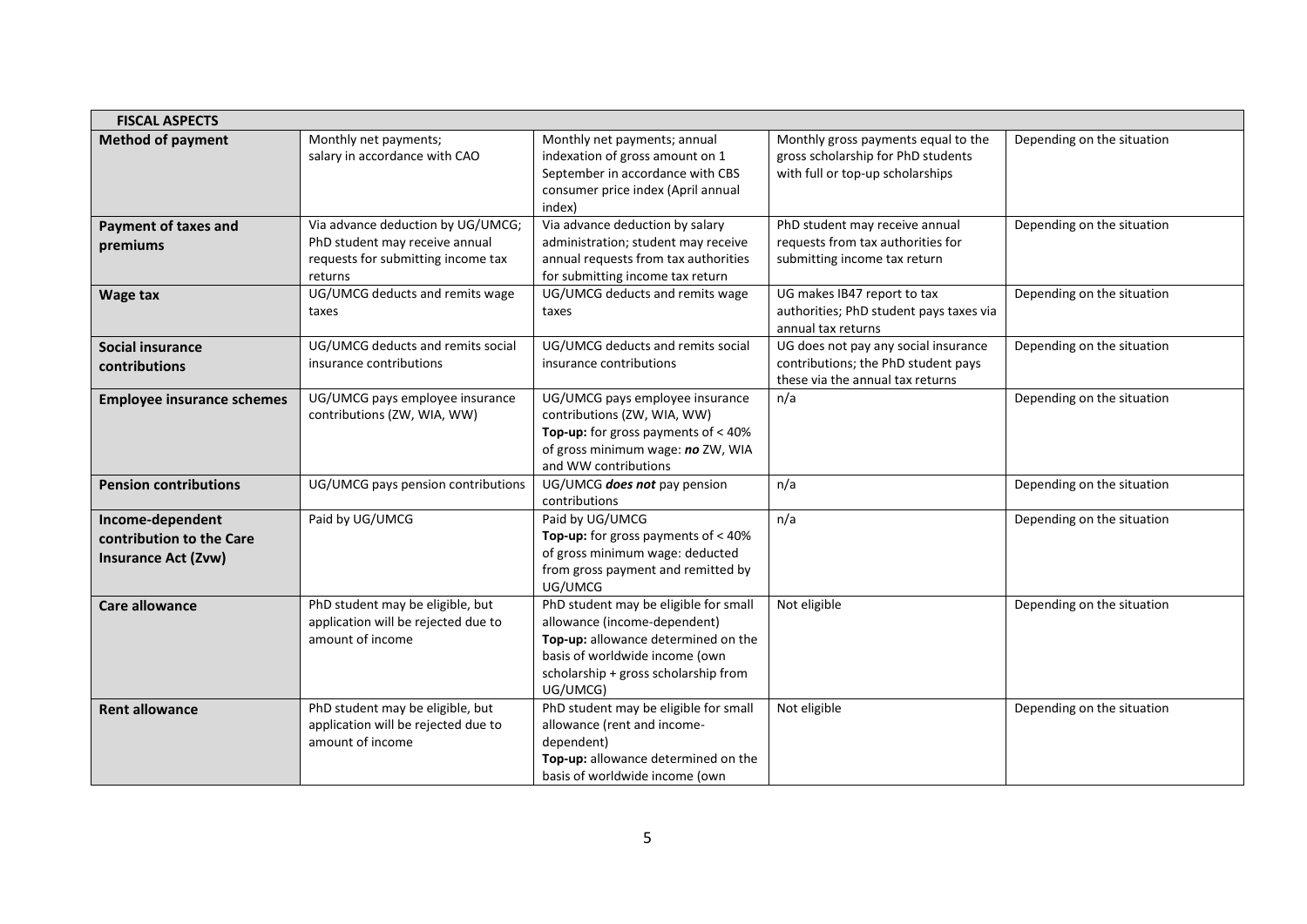|                                                     |                                                                               | scholarship + gross scholarship from                                 |                                                                             |                                  |  |
|-----------------------------------------------------|-------------------------------------------------------------------------------|----------------------------------------------------------------------|-----------------------------------------------------------------------------|----------------------------------|--|
|                                                     |                                                                               | UG/UMCG)                                                             |                                                                             |                                  |  |
| <b>Childcare allowance</b>                          | PhD student may be eligible for                                               | PhD student may be eligible for                                      | PhD student is not eligible based on                                        | Depending on the situation       |  |
|                                                     | childcare allowance (income-<br>dependent)                                    | childcare allowance (income-<br>dependent); depending on family      | UG scholarship; further depending on<br>family situation and any additional |                                  |  |
|                                                     |                                                                               | situation and any additional jobs                                    | jobs                                                                        |                                  |  |
|                                                     |                                                                               | Top-up: allowance determined on the                                  |                                                                             |                                  |  |
|                                                     |                                                                               | basis of worldwide income (own                                       |                                                                             |                                  |  |
|                                                     |                                                                               | scholarship + gross scholarship from                                 |                                                                             |                                  |  |
|                                                     |                                                                               | UG/UMCG)                                                             |                                                                             |                                  |  |
| <b>Child benefit</b>                                | PhD student is eligible for child                                             | PhD student is eligible for child                                    | PhD student is not eligible based on                                        | Depending on the situation       |  |
|                                                     | benefit                                                                       | benefit                                                              | UG scholarship; further depending on                                        |                                  |  |
|                                                     |                                                                               |                                                                      | family situation and any additional                                         |                                  |  |
|                                                     |                                                                               |                                                                      | jobs                                                                        |                                  |  |
| 30% facility                                        | Foreign PhD students can submit an<br>application for the fiscal 30% facility | Foreign scholarship PhD students are<br>not supported by the UG/UMCG | n/a                                                                         | Depending on the situation       |  |
|                                                     | (depending on the situation)                                                  | when applying for the fiscal 30%                                     |                                                                             |                                  |  |
|                                                     |                                                                               | facility**                                                           |                                                                             |                                  |  |
| <b>Additional income</b>                            | Yes: PhD students with employee                                               | Not within the UG or UMCG. Paid                                      | Not within the UG or UMCG. Paid                                             | Depending on the situation       |  |
| permitted?                                          | status themselves are responsible for                                         | additional activities with an employer                               | additional activities with an employer                                      |                                  |  |
|                                                     | the fiscal consequences                                                       | other than UG or UMCG are                                            | other than UG or UMCG are                                                   |                                  |  |
|                                                     |                                                                               | permitted. PhD students themselves                                   | permitted. PhD students themselves                                          |                                  |  |
|                                                     |                                                                               | are responsible for the fiscal                                       | are responsible for the fiscal                                              |                                  |  |
|                                                     |                                                                               | consequences                                                         | consequences                                                                |                                  |  |
| <b>HEALTH INSURANCE</b>                             |                                                                               |                                                                      |                                                                             |                                  |  |
| <b>Health insurance</b>                             | Basic Dutch health insurance                                                  | EU: basic Dutch health insurance                                     | EU: possibly insured in home country                                        | Depending on the situation       |  |
|                                                     | required; PhD students qualify for                                            | required; EU PhD scholarship students                                | (depending on insurance company); if                                        |                                  |  |
|                                                     | participation in the collective<br>UG/UMCG scheme with Menzis (or             | qualify for participation in the<br>collective UG/UMCG scheme with   | not, private insurance may be taken<br>out (e.g. with AON);                 |                                  |  |
|                                                     | UMC Zorg for UMCG PhD students)                                               | Menzis (or UMC Zorg for UMCG PhD                                     | non-EU: private (e.g. with AON)                                             |                                  |  |
|                                                     |                                                                               | students)                                                            |                                                                             |                                  |  |
|                                                     |                                                                               | Non-EU: Wlz assessment required at                                   |                                                                             |                                  |  |
|                                                     |                                                                               | the SVB. If positive, basic health                                   |                                                                             |                                  |  |
|                                                     |                                                                               | insurance required; if negative,                                     |                                                                             |                                  |  |
|                                                     |                                                                               | private insurance (e.g. with AON)                                    |                                                                             |                                  |  |
| SUPPORT IN THE EVENT OF ILLNESS AND MENTAL PROBLEMS |                                                                               |                                                                      |                                                                             |                                  |  |
| Access to occupational health                       | Yes, see www.rug.nl/phd-support;                                              | Yes, see www.rug.nl/phd-support;                                     | Yes, see www.rug.nl/phd-support;                                            | Yes, see www.rug.nl/phd-support; |  |
| support                                             | UG PhD students: AMD;                                                         | UG PhD students: AMD;                                                | UG PhD students: AMD;                                                       | UG PhD students: AMD;            |  |
|                                                     | FMW/UMCG PhD students: A&G                                                    | FMW/UMCG PhD students: A&G                                           | FMW/UMCG PhD students: A&G                                                  | FMW/UMCG PhD students: A&G       |  |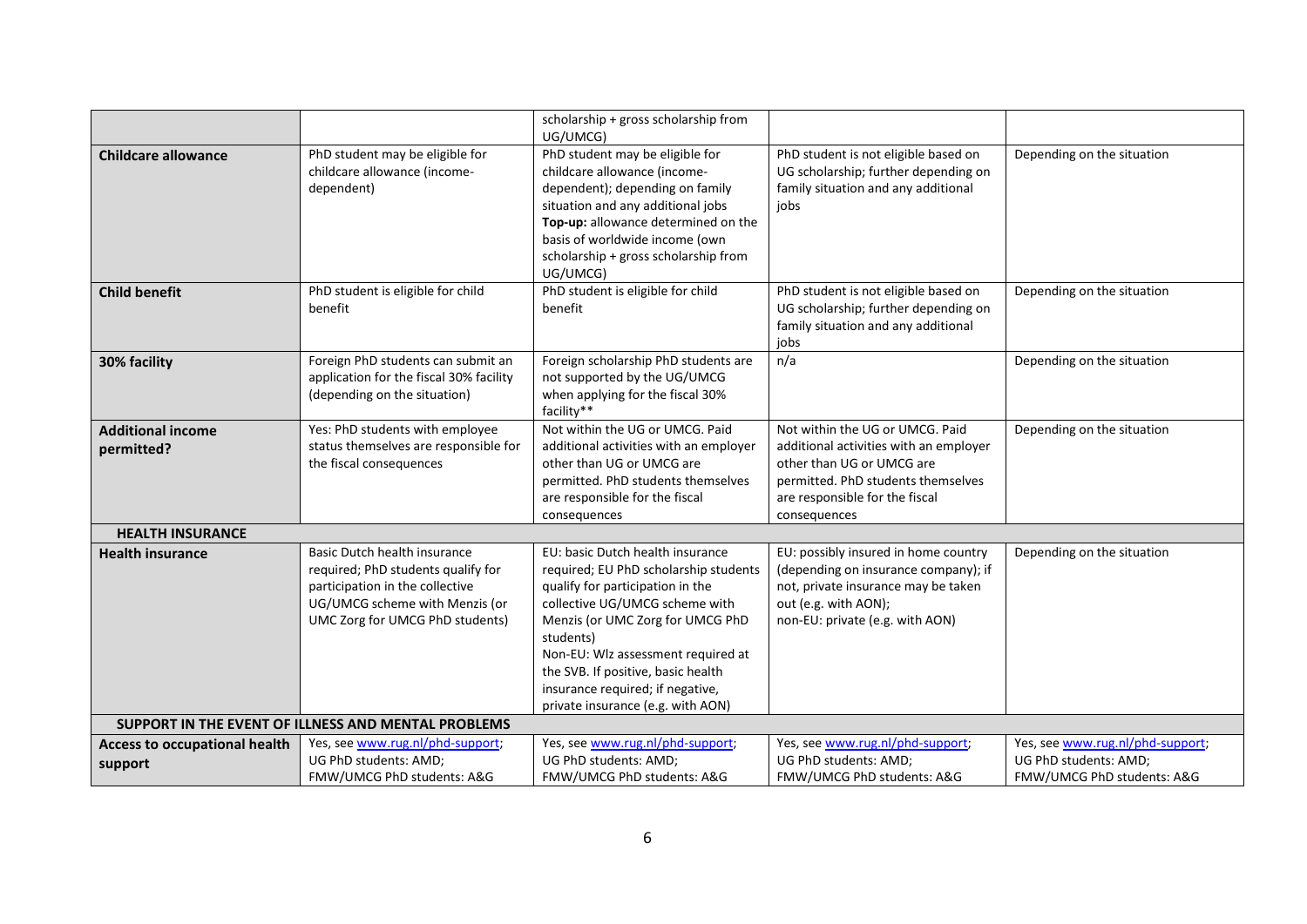|                                  |                                  |                                  |                                  | if necessary, referral to the PhD |
|----------------------------------|----------------------------------|----------------------------------|----------------------------------|-----------------------------------|
|                                  |                                  |                                  |                                  | student's own employer            |
| <b>Access to PhD and student</b> | Yes, see www.rug.nl/phd-support; | Yes, see www.rug.nl/phd-support; | Yes, see www.rug.nl/phd-support; | Yes, see www.rug.nl/phd-support;  |
| psychologists                    | SSC,                             | SSC,                             | SSC,                             | SSC.                              |
|                                  | FMW/UMCG PhD students also A&G   | FMW/UMCG PhD students also A&G   | FMW/UMCG PhD students also A&G   | FMW/UMCG PhD students also A&G    |
|                                  |                                  |                                  |                                  | if necessary, referral to the PhD |
|                                  |                                  |                                  |                                  | student's own employer            |

\* In addition to the category of PhD students with employee status, there is also a small category of staff members who are following a PhD programme. These people usually have a permanent position and are given the opportunity to complete their PhD based on their employment contract. In terms of taxes and insurance, they have the same rights as PhD students with employee status.

\*\* Still being discussed.

## NO RIGHTS CAN BE DERIVED FROM THIS SCHEDULE

## **Abbreviations and acronyms:**

- ACLO *Academische Centrale Lichamelijke Opvoeding*; University of Groningen Sports Centre
- A&G *Arbeid & Gezondheid*; Labour & Health (UMCG)
- AMD *Arbo, Milieu en Duurzaamheid*; Health, Safety and Environment (UG)
- CAO *Collectieve arbeidsovereenkomst*; Collective Labour Agreement
- CAO-NU *CAO Nederlandse Universiteiten*; Collective Labour Agreement Dutch Universities
- CAO-UMC *CAO Universitair Medische Centra*; Collective Labour Agreement University Medical Centres
- CBS *Centraal Bureau voor de Statistiek*; Statistics Netherlands
- CPS Career Perspectives Series
- ECTS European Credit Transfer System
- FMW *Faculteit Medische Wetenschappen*; Faculty of Medical Sciences
- GS Graduate School
- GGS Groningen Graduate Schools
- IB *InkomstenBelasting*; Income tax
- IB47 Income tax return for payments to third parties
- ITB Individual Training Budget
- MePa *MedewerkersPagina*; Staff Page on the UG website
- OIO Onderzoeker In Opleiding; *Researcher In Training*
- SSC *Studenten Service Centrum*; Student Service Centre
- SVB *Sociale VerzekeringsBank*; Social Insurance Agency